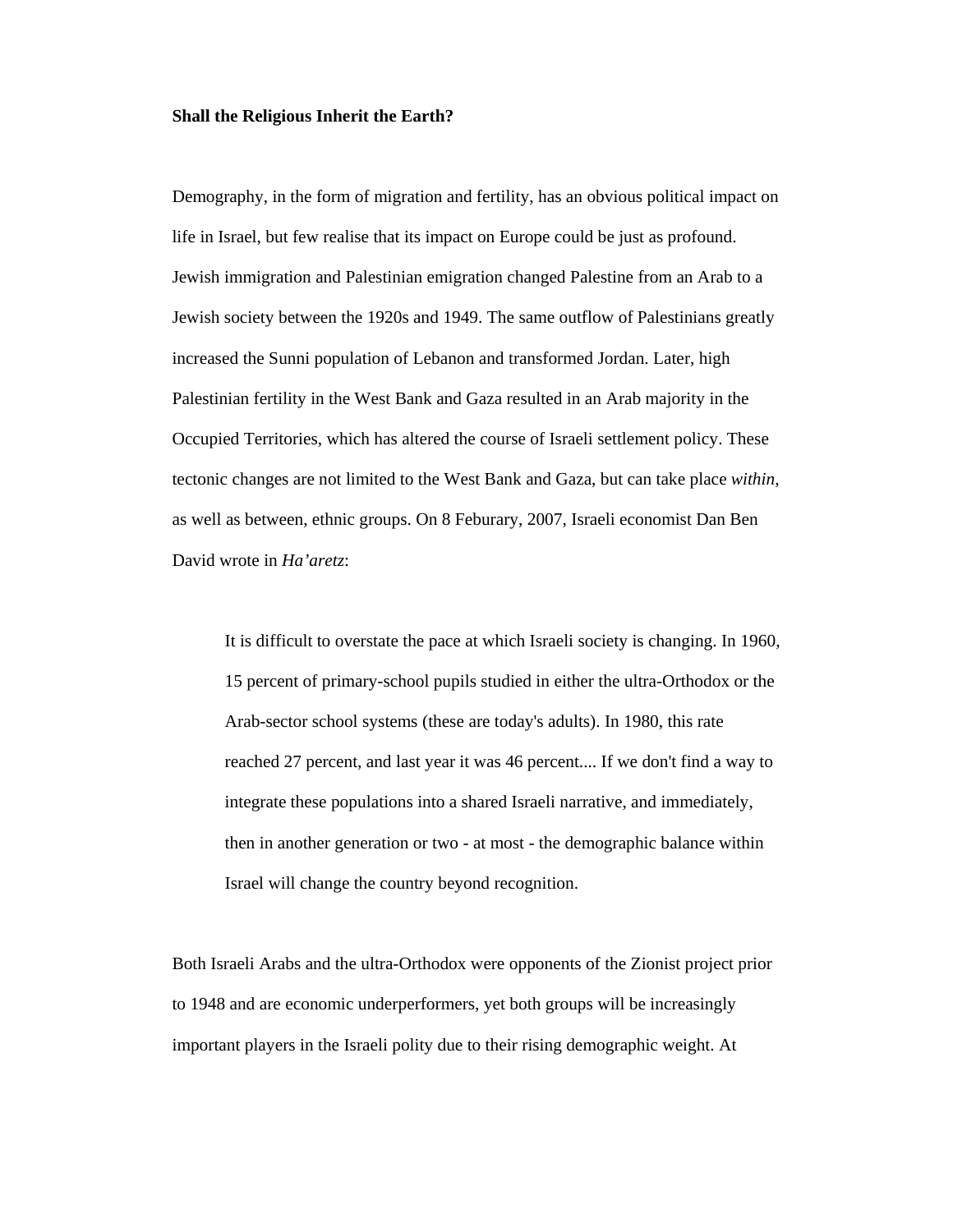present, the ultra-Orthodox often hold the balance of power in the Knesset, rendering their growth even more politically consequential.

## **Figure 1**



Source: 'The Moment of Truth', *Ha'aretz*, 8 February 2007

 For those of us sitting in comfortable western living rooms, it is tempting to believe that demography can be kept comfortably at arm's length, but the reality is that we in Europe stand on the cusp of a demographic revolution. For thirty years, western European couples have been failing to reproduce themselves by having fewer than the magic 2.1 children between them. This didn't matter until now because the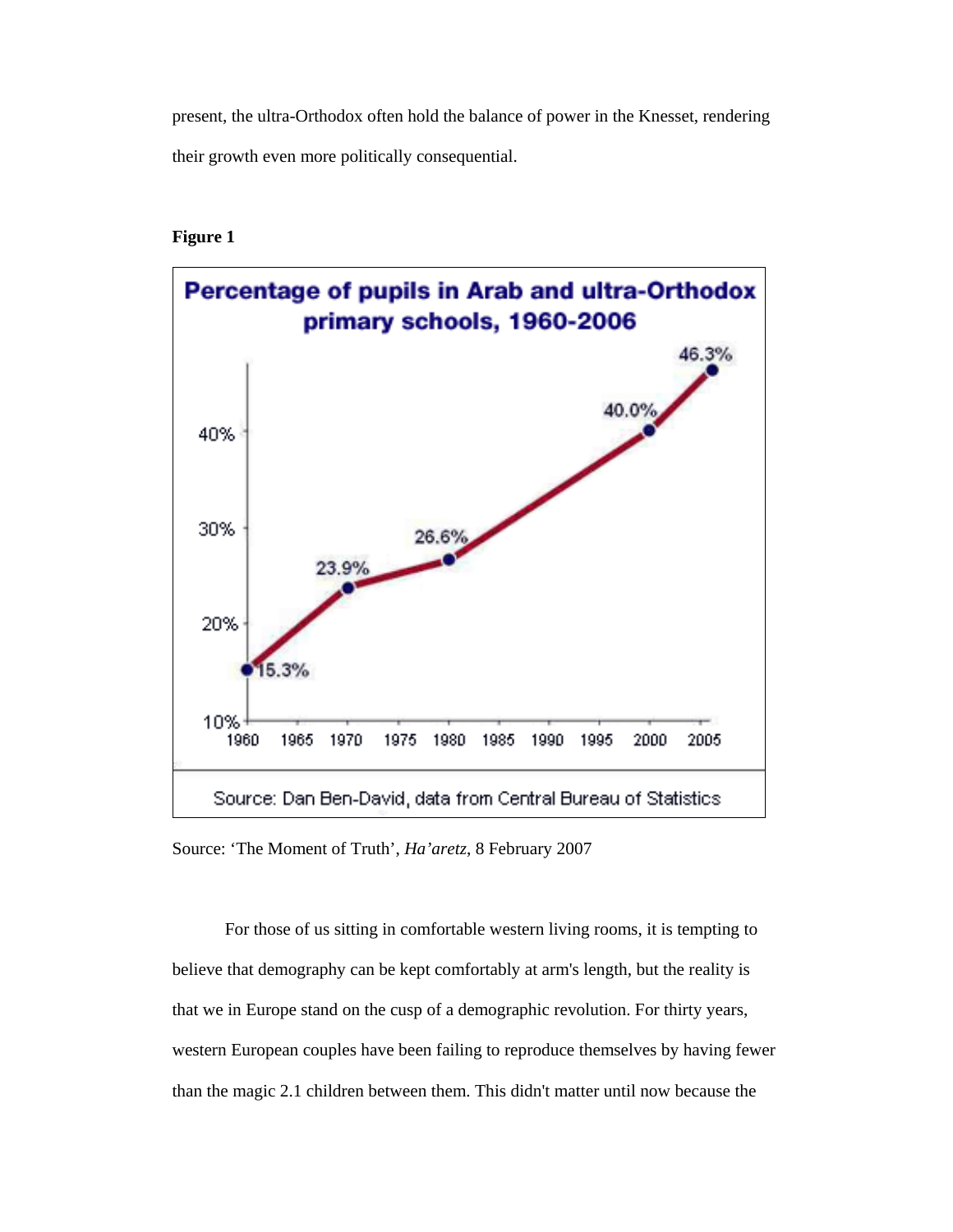baby boom of the 1940s and 50s meant that many mothers were having their small number of children in the 1960s, 70s and 80s while the number of elderly dying off remained small due to increased longevity. This hid the aging structure of the total population behind rising total population numbers. Today, by contrast, western Europe's population would be falling without immigration. Eastern Europe is already experiencing rapid population decline, with Russia losing 750,000 from its population each year.

 Today, the over-60s make up around 20 percent of western Europe's population. In 2050, this figure will be around 40 percent. The upshot: immigrants will be imported to replenish the working-age population and cover pension costs. As a result, those of non-European origin, who comprise little more than 4 percent of western Europe's population today, will make up 15-25 percent of the total in 2050, with higher concentrations among the under-35s and in urban areas. In the United States, the Census Bureau predicts that the proportion of non-European origin, which was around 10 percent in 1960, and stands at 30 percent today, will reach 50 percent by 2050.

These ethno-demographic shifts are broadly accepted, and many European and North American elites feel that integration can help to assimilate newcomers into the norms of western societies. In short, the replacement of whites with nonwhites is uncontroversial - at least among western liberal elites. Yet few have considered the equally commonsense notion that a secular population could be replaced by a religious one. In Israel, for instance, fertility rates among the ultra-Orthodox rose from an already staggering 6.49 children per woman in 1980–82 to 7.61 during 1990– 96; among other Israeli Jews, it declined from 2.61 to 2.27. All told, the ultra-Orthodox are on track to comprise at least a quarter of the under-17 population by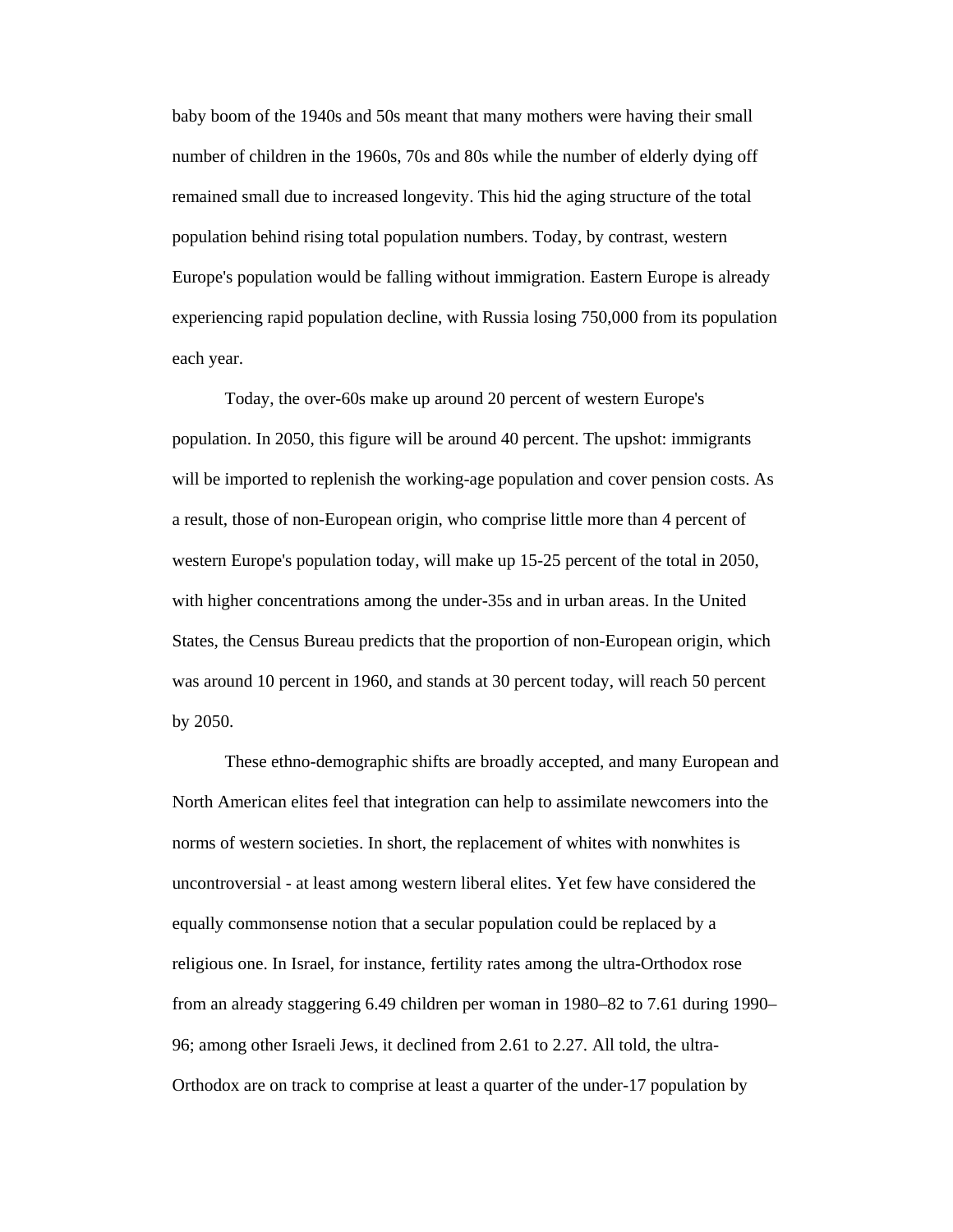2025. This change is also occurring, in microcosm, within Jewish Europe. A recent study, 'Jews in Britain', by the Institute of Jewish Policy Research, found that while most British Jews were economically successful and tend to have an older population age structure than their neighbours, Jews in the ultra-Orthodox communities of Hackney and Gateshead, near London, and Salford, near Manchester were both younger and poorer than their British equivalents. In the authors' words, these Jews '...are bucking the demographic trend in a remarkable way. There can be little doubt...that the demographic makeup of British Jewry, and probably also its religious structure, will be very different in just a generation or so.' (p. 99) Across Europe, as figure 2 shows, Jews who respond that they are 'religious' report almost twice the number of children as those who consider themselves 'nonreligious' or 'atheists'.





Source: Kaufmann, Eric. 'Sacarlisation by Stealth', *Institute for Jewish Policy* 

*Research* (JPR), June 2007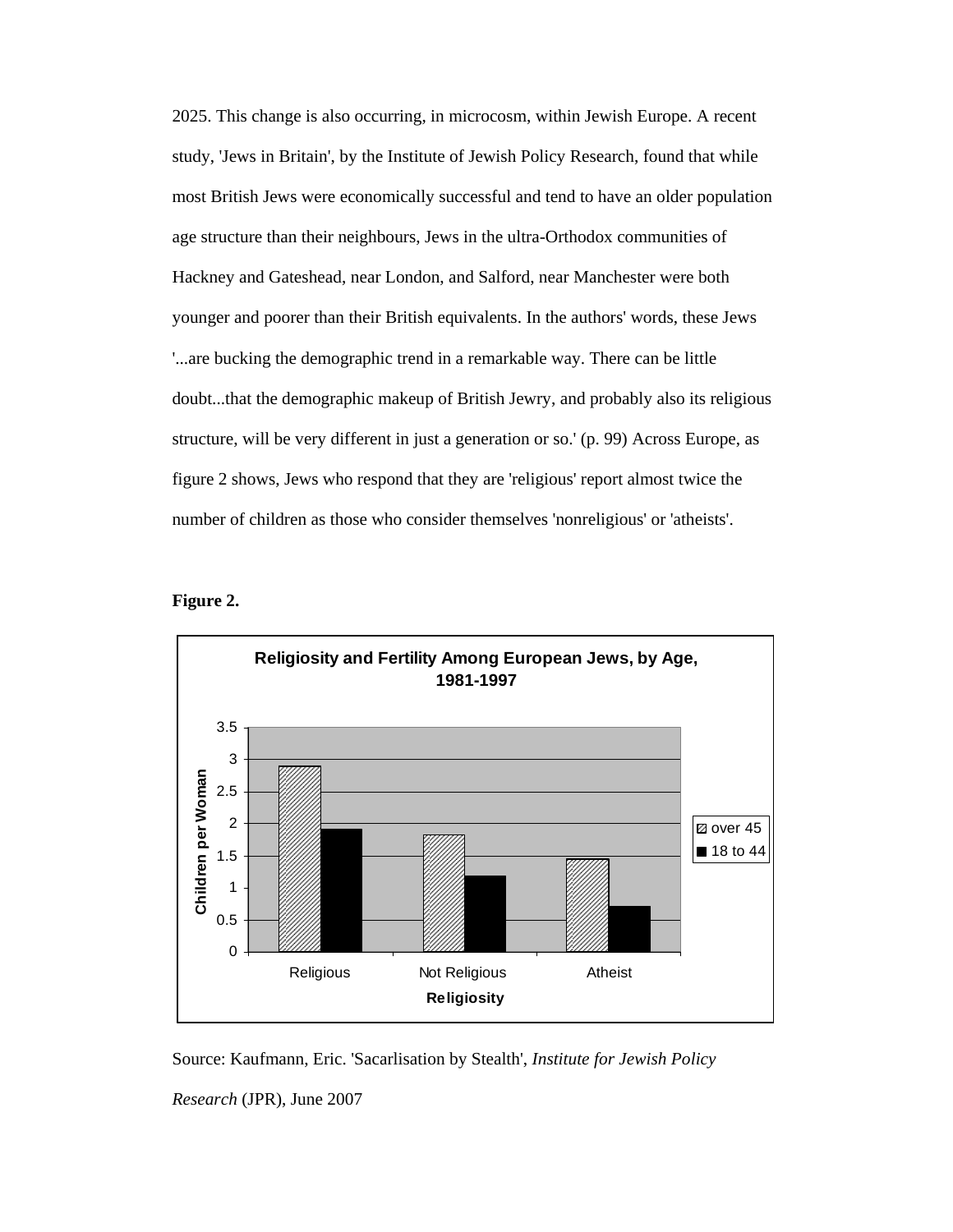A similar, if less rapid, story can be told about the rise of American conservative Protestantism and the Christian Right. Among white Protestant Americans born in 1900, only a third belonged to conservative 'evangelical' denominations like the Pentecostalists or Southern Baptists. Among those born in 1975, two-thirds were conservative. The steady increase in the evangelical Protestant population led to a 'tipping point' in the late 1970s when Republican party strategists first mobilised the Christian Right. The underlying religious shifts had little to do with liberal Protestants switching to conservative denominations since three-quarters of the change is directly attributable to conservative Protestant fertility advantage over liberal denominations. The same is true of the Mormons, whose high fertility powered a population growth rate of 40 percent per decade over the past century. Among Americans born after 1945, there are now more Mormons than Jews. Thus a formerly fringe sect has overtaken a religious group once considered to be a pillar of American society. Today, Mormons and conservative Protestants are the backbone of the Republican vote, and there is a striking correlation between white fertility in a state and its vote for Bush in the 2004 election.

**Figure 3.**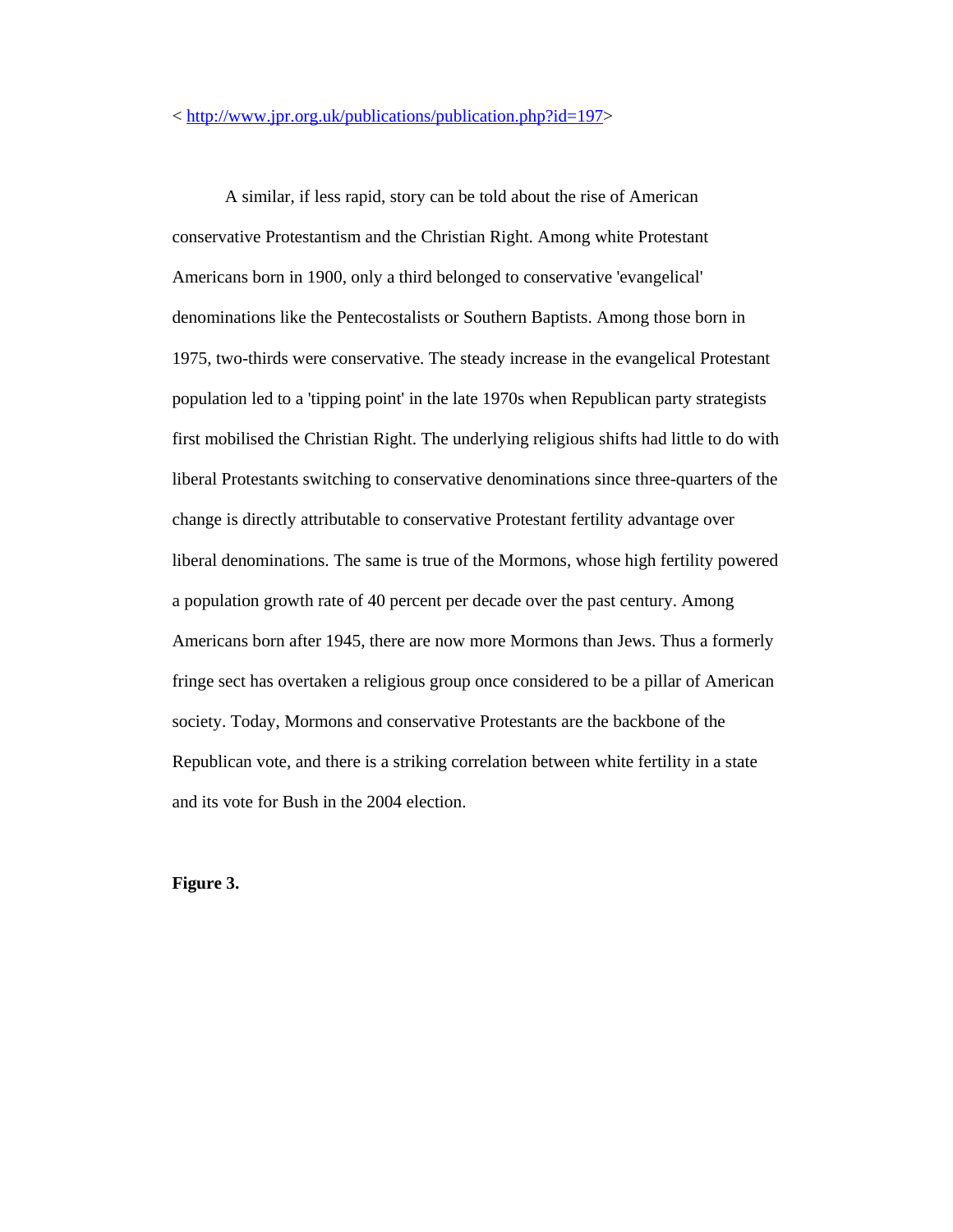

Source: Lesthaeghe, Ron & L. Neidert. 2005. 'The "Second Demographic Transition" in the US: Spatial Patterns and Correlates', ID working paper <http://www.vub.ac.be/SOCO/Lesthaeghe.htm>

 History tells us that these kinds of demographically-driven social changes are nothing new. In fact, Rodney Stark, an American religious sociologist and author of *The Rise of Christianity* (1996), argues that the Mormon-like fertility, femaledominated sex ratio, and lower mortality of early Christians as compared with pagans allowed them to expand exponentially from 40 converts in 30 A.D. to some 3 million by the year 300. When the Roman emperor Constantine cast about for a religion for his empire, Christianity had achieved a 'tipping point', a presence that led to its adoption as Rome's official religion.

Charles Darwin's grandson, coincidentally also names Charles, penned a book in 1952 entitled *The Next Million Years*. In its pages, he prophesied that whoever still inhabited the planet a million years from now would display a high degree of religious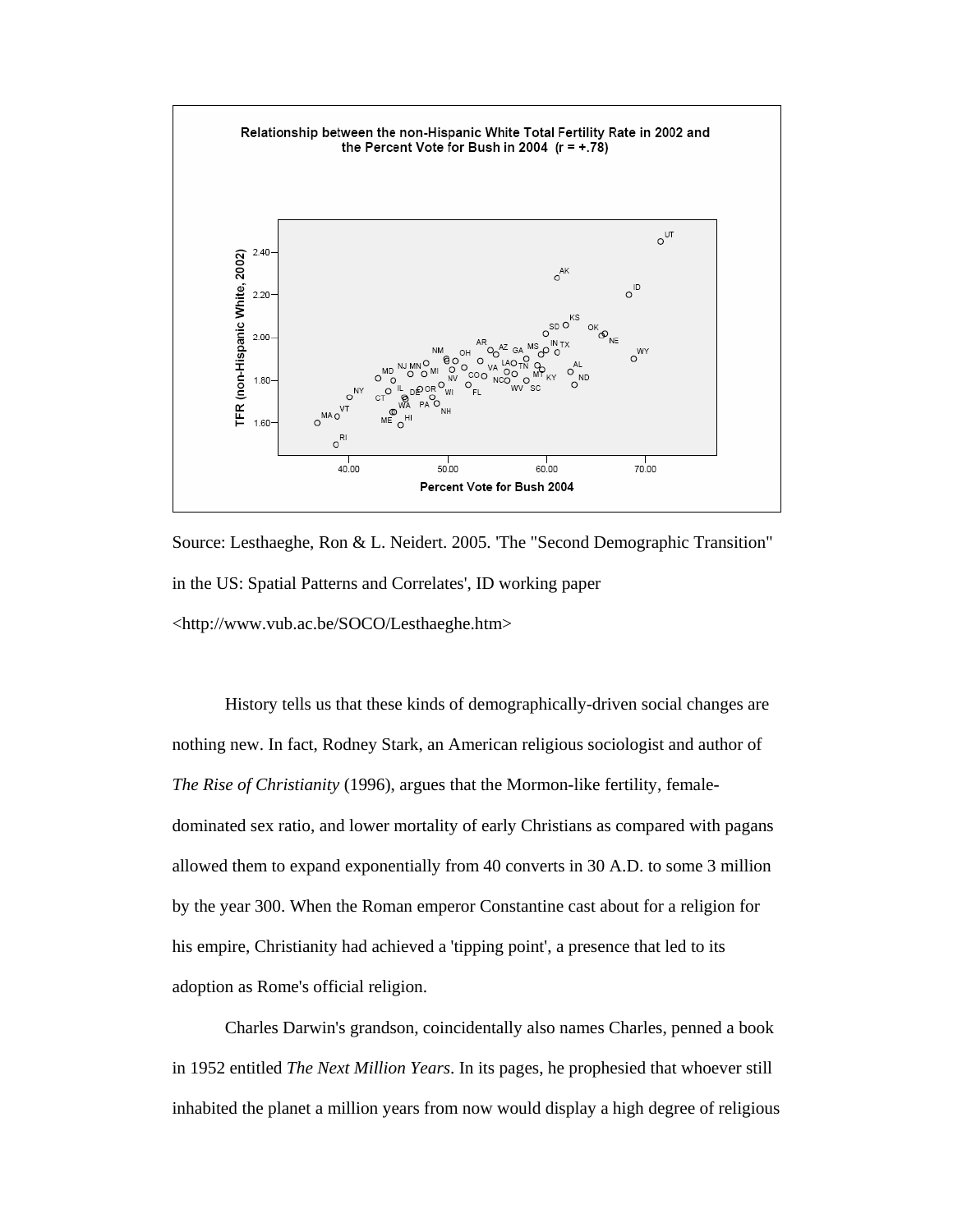solidarity as those were the traits required for long-term evolutionary success. A latter-day disciple of Darwin's is Philip Longman, who warns, in his *Empty Cradle*  (2005), that if the secular West doesn't relearn the habit of having children, they will soon be replaced by religiously-committed natives and religious immigrants.

The logic behind this argument is compelling, but the obvious counter to it is that so long as enough children of the religious can be seduced by secularism, there is no issue. It all comes down to which force is more powerful: religious fertility or secularisation. Looking at the recent European past, we find a situation in which religious people have consistently outbred the nonreligious even as secularism has surged ahead by converting the children of the religious in much larger numbers. If this continues to be the case, secular Europe can continue to outsource much of its childrearing duties to the religious while maintaining its vitality.

There are two major problems with this vision. The first fly in the ointment is the falling rate of secularisation. It may come as a surprise to some, but secularisation is running out of steam in northwestern Europe. In France, due to the Revolution, Britain, and in the rest of Protestant Europe, people began to leave religion earlier than elsewhere on the continent. These are 'cutting edge' secular countries, and luckily for researchers, they have been consistently covered by European social surveys since 1981. My research looked specifically at France, Britain and four Scandinavian societies. I found that the level of religiosity and church attendance fell every generation between those born in 1900 and the generation born 1935-45. However, since the 1935-45 birth cohort, subsequent ten-year cohorts remain as religious as the previous generation. In Catholic countries like Spain or Ireland, secularisation is proceeding rapidly, but in the mainly Protestant places where secularism has been taking place the longest, it has been stuck in neutral among younger generations for a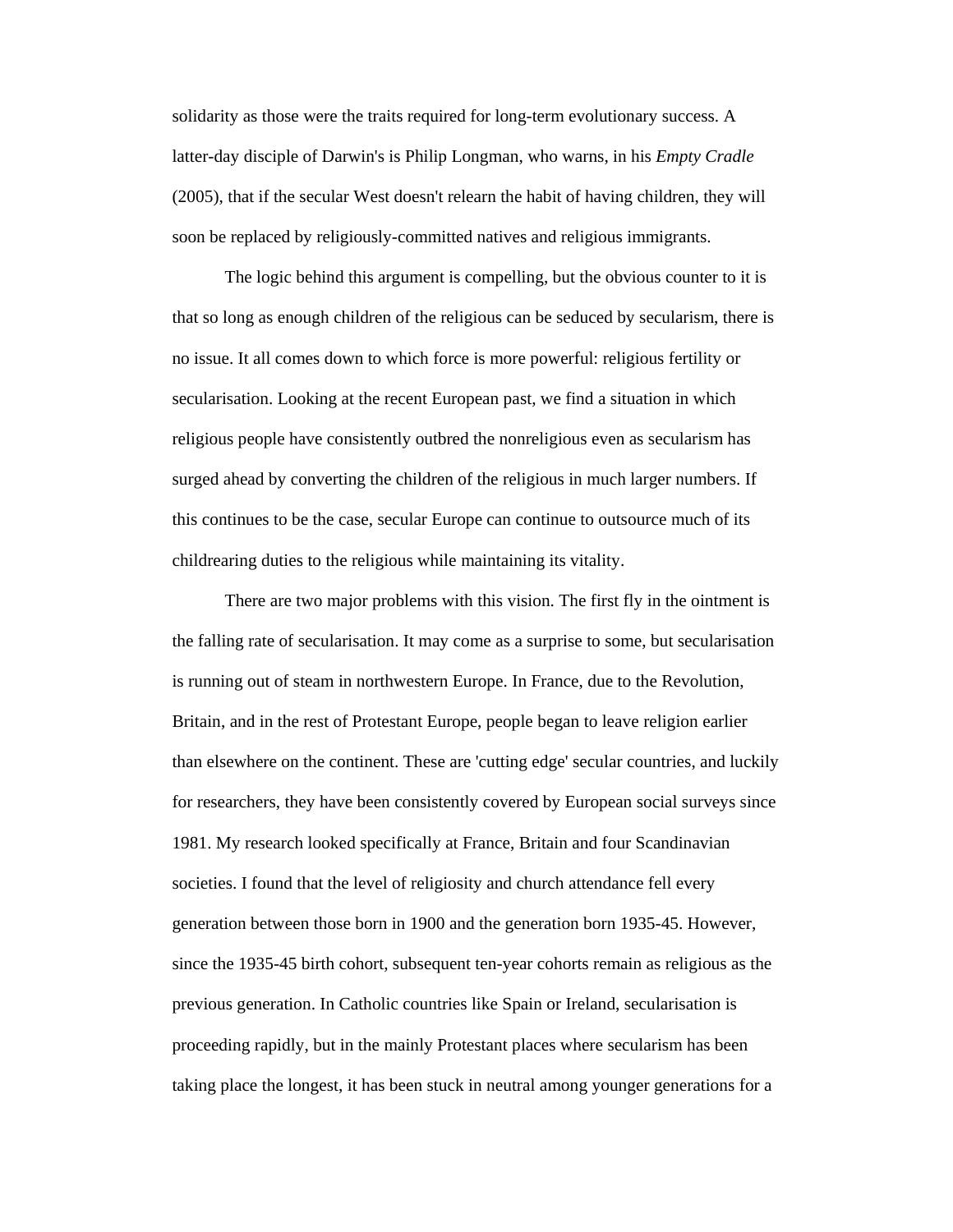quarter century. The death of more pious older people is depopulating the pews and making it look as if secularisation is still taking place, but among the rest of the population, religion is holding steady. Rates of church attendance are low, at around 5 percent, but roughly half the population considers itself 'religious'.

This group, which British sociologist Grace Davie refers to as 'believing without belonging' is not merely embracing the ghost of past beliefs. It turns out that those who believe but do not belong have a 10-15 percent fertility advantage over nonbelievers even when age, income, education and other factors are taken into consideration. They also consistently place themselves to the right of nonbelievers in ideological terms. The relatively fertile and female character of religious people in the childbearing age range, combined with the end of further secularisation, will, on current projections, lead to a more religious northwestern Europe at the end of the twenty-first century than today.

These trends sketch a pattern of stability rather than religious resurgence, and are not revolutionary unless we consider them in combination with religious immigration and Muslim religious retention. Most immigrants to western Europe are more religious than their host societies. By 2050, we noted that as much as a quarter of the population of certain western European nations like Britain will be of non-European origin. This will produce a far more religious continent than today. In 2001, according to one British survey, almost 40 percent of foreign-born Muslims, 50 percent of Afro-Caribbean immigrants and 25 percent of foreign-born white Christians attended services each week, as opposed to just 13 percent for native-born white Christians. Mosque attendance already outstrips attendance at Church of England services and in the future will likely dwarf the C. of E. The foreign-born also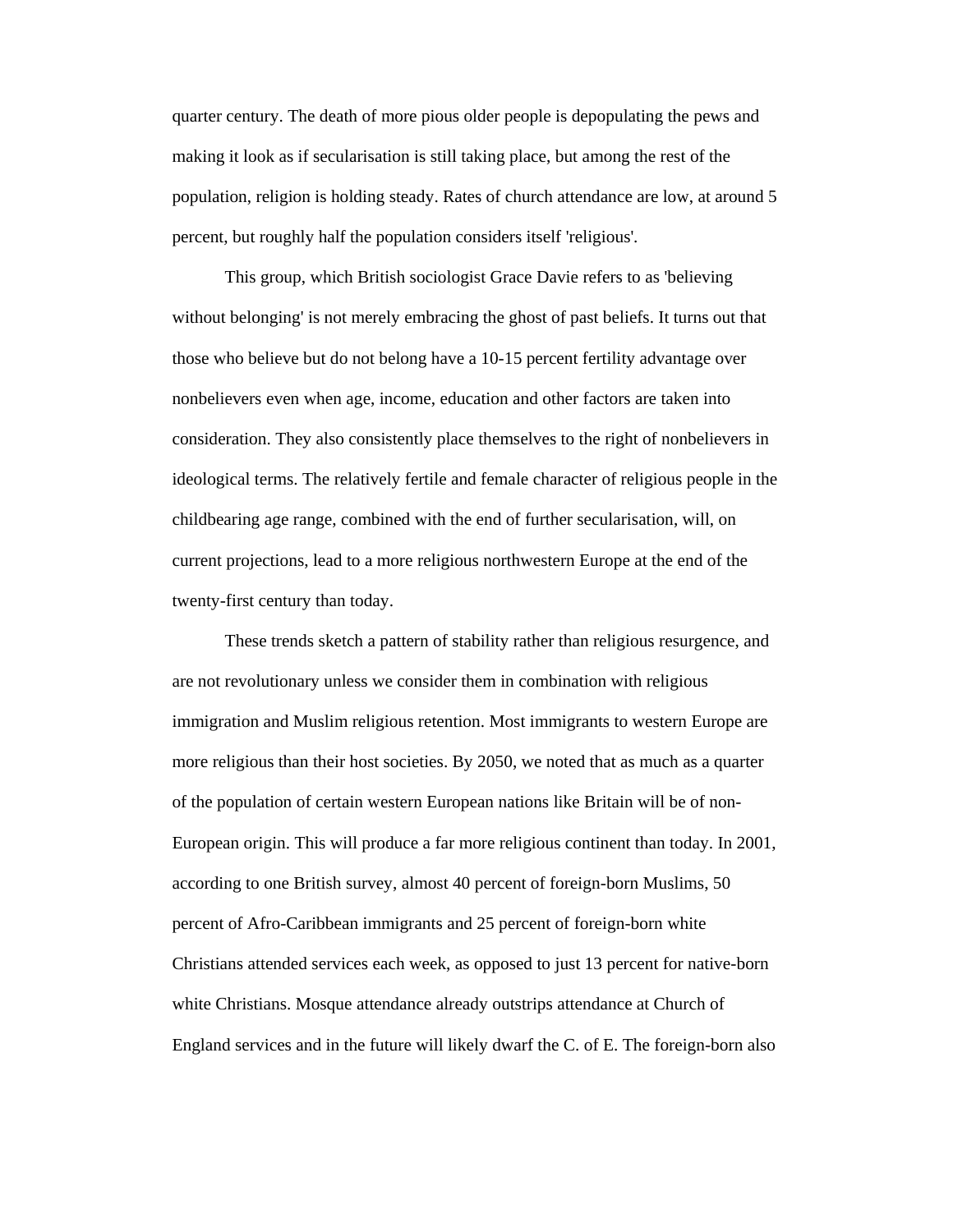have higher fertility and a younger age profile than the native-born, though immigrant fertility will probably converge with that of the host society over several generations.

The prognosis for secularising the new immigrants is mixed. Ethnic minority surveys which have an adequate sample of the second generation (available only from Holland and Britain) report that children *are* less religious than their parents. However, this is generally true only for Afro-Caribbean and East European Christians. In Britain, the native-born children of these immigrants retain higher religiosity than the UK average despite being less religious than their parents. Since these groups also intermarry with natives at high rates, we should expect assimilation over several generations. By contrast, British-born Muslims show identical rates of mosque attendance to their parents and, across Europe, survey evidence demonstrates that young Muslims are every bit as faithful as those over the age of 55.

The various pieces of the puzzle can now be assembled into a coherent overall picture for northwestern Europe. Higher fertility, a female under-45 population skew and religious retention among native white Christians will combine with Muslim religious immigration and retention to produce religious expansion. This will only partially be offset by the gradual secularisation of the Afro-Caribbean and East European-origin populations. Overall, the equation strongly favours the religious population throughout the twenty-first century, and could transform the nature of European culture. The taken-for-granted primacy of the secular Enlightenment may give way to a more multipolar public square in which Muslim and traditionalist Christian voices demand more airtime.

Politically, this raises many questions, but the principal one is whether traditionalist Muslims, Jews and Christians could cooperate to form a conservative religious bloc akin to the Christian Coalition. The Coalition, after all, styles itself a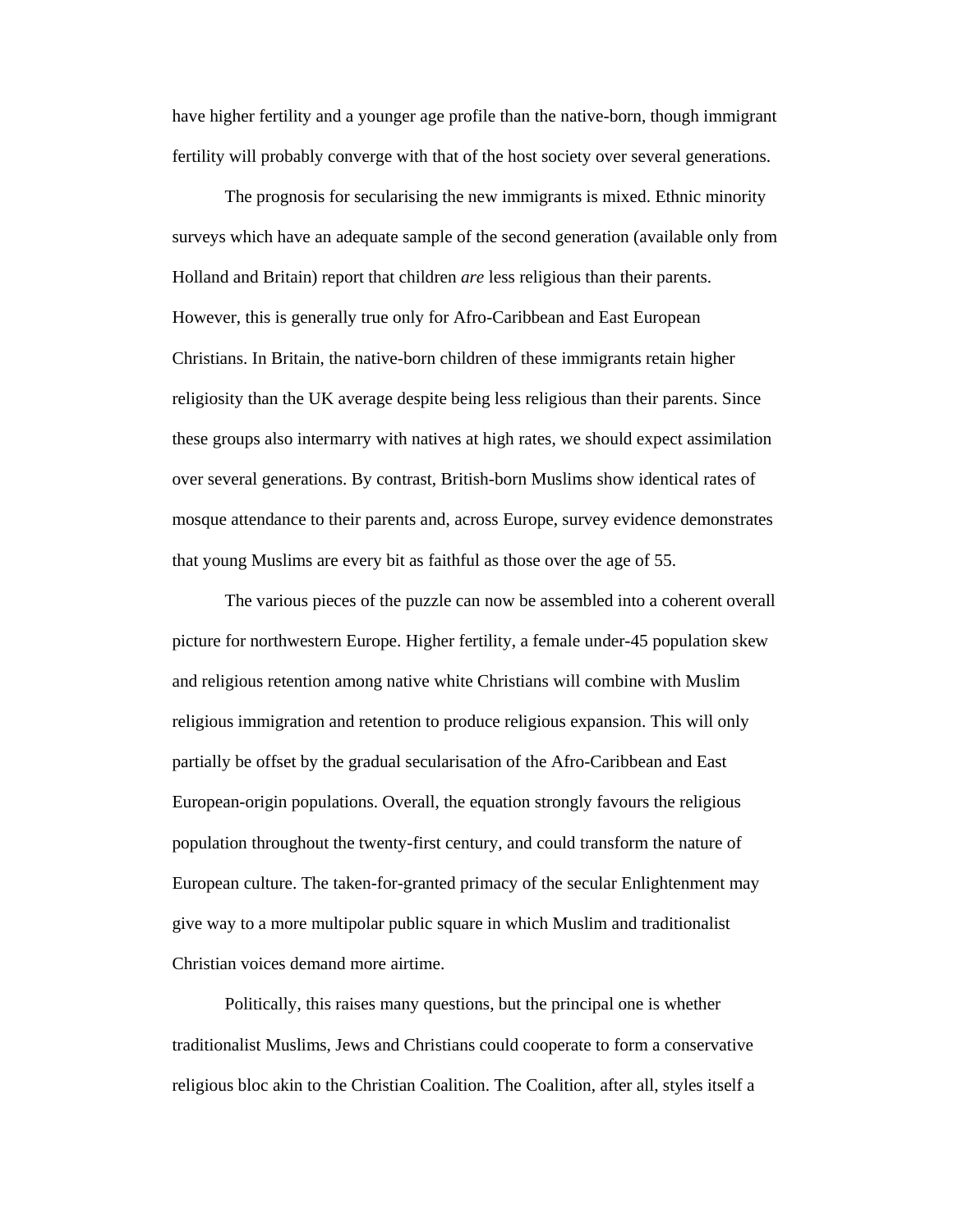non-denominational lobby and has built real bridges to pious Muslims, Catholics and Jews. A similar religious coalition in Europe would require traditional values (over school prayer, marriage, family, homosexuals, abortion and evolution) to trump ethnic and sectarian ones. At present, this seems a tall order, but consider what happened in the United States. Between the 1830s and 1968, 'native' white Protestants in the northern United States feared and politically opposed the power of Catholics and Jews concentrated in the large cities. Catholics faced riots in the 1840s and 50s and Ku Klux Klan revival, Prohibition and immigration restriction in the 1920s. Northern Protestants voted Republican while Catholics and Jews voted Democratic. JFK's election in 1960 as the first Catholic president - on the back of many northern Protestant votes - opened up a new era, and in the coming decades, moral values took over from ethnicity and sectarianism as the ordering principles of American politics in the North. As Robert Wuthnow remarked in 1989, 'the major divisions in American religion now revolve around an axis of liberalism and conservatism rather than the denominational landmarks of the past'.

Prior to 9/11, most Arab Muslims in America joined orthodox Jews, evangelical Protestants, conservative Catholics and Mormons in voting for the Republican Party. Meanwhile, the enormous jump in the Hispanic population from 1 percent in 1960 to 14 percent today has, by and large, led to only a muted white nationalist response. Instead, Hispanic voters have been wooed by moral conservatives like George Bush, who won 40 percent of the Latino vote in 2004 by appealing to their traditional values. European conservatives are a long way from embracing Muslim voters with a message of moral traditionalism. In this respect, Europe resembles the pre-1968 US. However, Muslims still only comprise a tiny fraction of the electorate, punching below their demographic weight. Over time, as